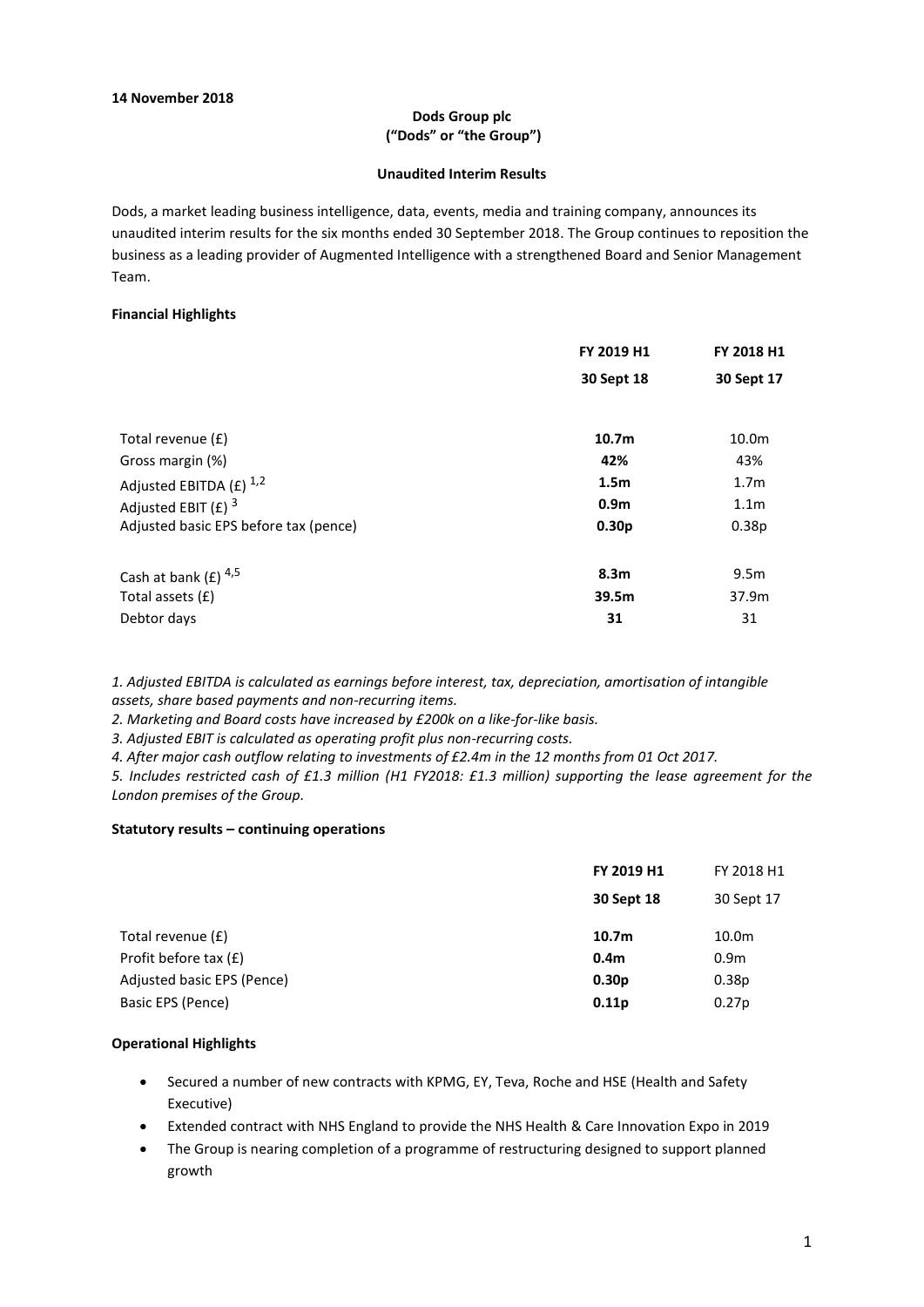- Restructuring reflected in necessary increases in investment relating to board changes and nonrecurring expenses, plus increased marketing costs to increase sales effectiveness
- Dods' go-to-market strategy is now enabled by marketing automation, bringing targeted customer acquisition, on-boarding and retention with a renewed focus on priority sectors
- An ambitious plan has been developed for the Group, which is aimed at driving further organic improvements, as well as growth through targeted acquisitions which meet the Group's key criteria.

### **Board Changes in H1 2019**

- New Chief Executive Officer Simon Presswell joined the Board on 9 July 2018
- Cheryl Jones Non-Executive Chairman stepped down from the Board on 1 August 2018
- David Hammond was appointed Non-Executive Chairman following the Company's Annual General Meeting on 2 August 2018
- Richard Boon was appointed as a Non-Executive Director on 14 August 2018

### **Simon Presswell, Chief Executive of Dods Group plc, commented:**

"Since joining the business in July, I have been able to explore our current operations, meet a large number of our customers and see how our staff deliver the excellent service that Dods is known for. With such tremendous heritage across our business and a portfolio of existing and new brands, Dods is well positioned to continue to grow our product offering both organically and through acquisitions."

### **For further information, please contact:**

**Dods Group Plc** Simon Presswell- CEO 020 7593 5500 Nitil Patel- CFO

**Cenkos**  Mark Connelly Callum Davidson

Nicholas Wells 020 7397 8900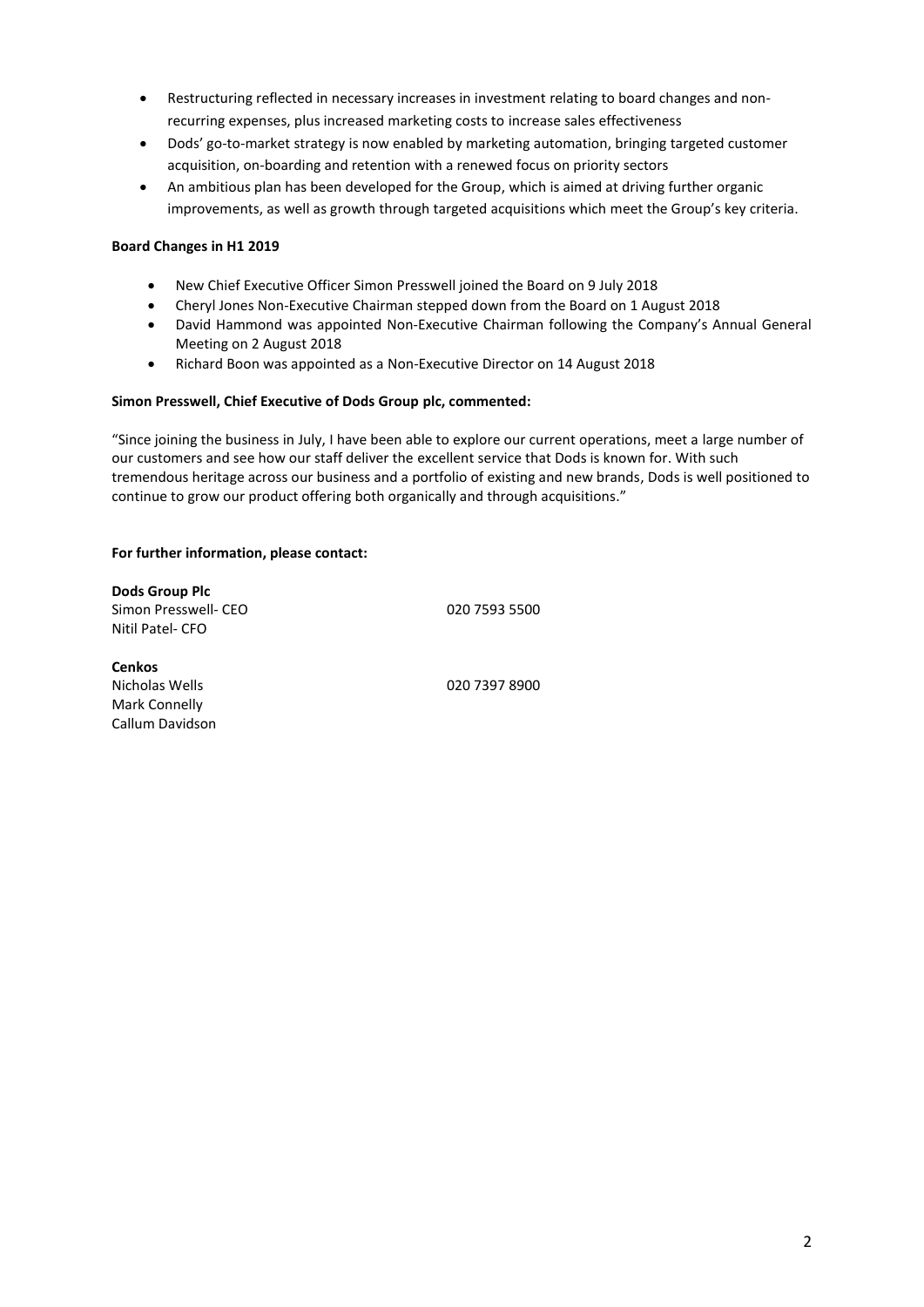### **Business and Operational Review**

With a recently strengthened Board and senior management team in place, Dods is now nearing completion of a significant business transformation. Leveraging the Group's experience in the political and policy markets has helped to develop an ambitious growth plan, which is aimed at further embedding our products and services into our customers' workflows, as well as providing the opportunity for the business to serve new industries.

Through the period, the operational priorities were:

- finalise the restructuring of the business;
- support the planned growth in revenue in the events and engagement portfolio;
- maintain focus on improving the retention of recurring revenues;
- continue to invest in data management, marketing automation and the Group's sales effectiveness;
- develop and invest in digital products to continue to drive recurring revenue; and
- enhance the talent within the Group by investing in the appointment of new key personnel.

During the period the Group secured a number of notable contracts with KPMG, EY, Teva, Roche and HSE and extended a contract with NHS England to provide the NHS Health & Care Innovation Expo in September 2019. Our Training division continued to win international contracts and deliver various programmes across the globe including 10 different Caribbean governments, the European Central Bank and over 220 training workshops to the UK Government.

Holyrood launched the inaugural Holyrood Garden Party and Political awards in June of this year and the Editor won the UK columnist of the year award at the PPA magazine awards in London. PoliticsHome has continued to enjoy strong growth in readership, with page views up 18% on the same period to 5.2m (H1 FY2018 4.4m) and unique visitors up 14% to 3.2m (H1 FY2018 2.8m).

The Group continues to pursue potential acquisitions and has defined a set of acquisition criteria from which the key attributes required can quickly be identified. In so doing, we believe the Group is able to move at speed to identify further opportunities to create additional shareholder value by both bringing scale to existing products and services, whilst entering new end markets and addressing new customers.

We are increasingly focussed on enriching the points of contact within our customer base, expanding beyond public affairs and into the Chief Risk, Innovation and Marketing Officers' agenda as we seek to help customers manage risk and find competitive advantage in the markets within which they operate.

We do this by providing scalable solutions that enable actionable insights for business-critical decisions, not just in political and policy areas, but increasingly in the fields of business risk and in pursuit of competitive advantage across new and existing regulated markets. As the complexity of the world's commercial and political markets increases, this creates pressure to perform and customers are seeking more time critical and relevant solutions. Dods offers this by combining the products and services in our portfolio into bespoke, yet scalable, evolved endto-end solutions.

### **Outlook**

The Board is confident in the long-term prospects of the Group. The quality and loyalty of the existing customer base provide the opportunity for strong scalable organic growth as we now move to execute our ambitious growth plans.

*Simon Presswell Chief Executive Officer*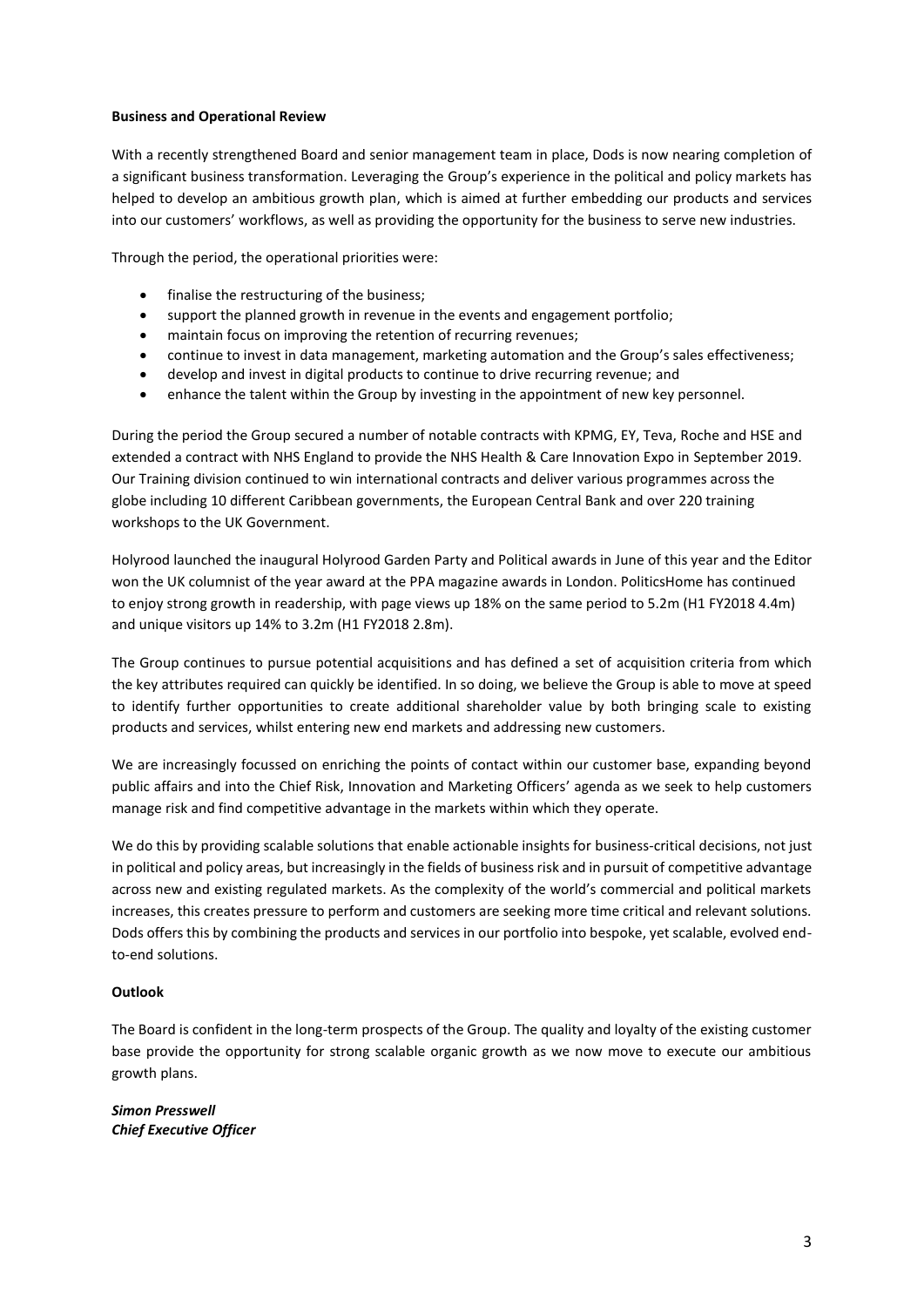## **Financial Review Income Statement**

The Group's revenue from continuing operations increased by 7% to £10.7 million (H1 FY2018: £10.0 million) and gross profit increased by 4.7% to £4.5 million (H1 FY2018: £4.3 million).

Gross margin decreased from 43% to 42% in the period. The decrease in gross margin was due to increased cost on delivery of events and change in the product mix sold in the period. Administration costs increased by 11% to £3.0 million (H1 FY2018: £2.7 million) reflecting the increase in business rates of £100k, increased marketing spend of £150k and £50k due to Board changes mentioned earlier.

Adjusted EBITDA decreased by 12% to £1.5 million (H1 FY2018: £1.7 million). Operating profit was £0.4 million (H1 FY2018: £1.0 million), after an amortisation charge of £0.2 million (H1 FY2018: £0.2 million) for business combinations and a charge of £0.3 million (H1 FY2018: £0.2 million) for intangible assets. The depreciation charge in the period remained flat at £0.2 million (H1 FY2018: £0.2 million).

During the period, the Group incurred £0.5 million of non-recurring costs (H1 FY2018: £0.1 million). The largest expense of £0.3 million (H1 FY2018: £nil) related to costs incurred for departing executives. In addition, the Group incurred talent costs of £0.1 million (H1 FY2018: £nil) reflecting Board changes in the period and addition of new talent in content and sales delivery.

The taxation charge for the period was £nil (H1 FY2018: £nil) and is based on the use of accumulated tax losses.

Adjusted earnings per share, both basic and diluted, from continuing operations in the period were 0.30 pence (H1 FY2018: 0.38 pence) and were based on the adjusted profit for the period of £1.1 million (H1 FY2018: £1.3 million) with a weighted average number of shares in issue during the period of 341,524,286 (H1 FY2018: 340,840,953).

Earnings per share, both basic and diluted, from continuing operations in the period were 0.11 pence (H1 FY2018: 0.27 pence) and were based on the net profit for the period of £0.4 million (H1 FY2018: £0.9 million).

The main impact on the basic earnings per share has been the increased costs of marketing, board changes and non-recurring expenses on a like-for-like basis. The increase in these costs was £0.53 million compared to the prior period.

### *Dividend*

The Board is not proposing a dividend at this time (H1 FY2018: £nil).

### **Statement of Financial Position**

### *Assets*

Non-current assets consisted of goodwill of £13.3 million (H1 FY2018: £13.3 million), intangible assets of £8.0 million (H1 FY2018: £8.5 million) and tangible fixed assets of £2.2 million (H1 FY2018: £2.3 million). The Group, since February 2017, has held a 40% stake in the issued share capital of Sans Frontières Associates (SFA) and has loaned SFA £0.7 million (H1 FY2018: £0.7 million) at the period end. The loan is unsecured and carries no interest charge. Additionally, the Group has held a 30% stake in Social 360 since November 2017 for £1.7 million (H1 FY2018: £nil).

Trade and other receivables increased by £1.6 million to £5.2 million (H1 FY2018: £3.6 million), largely because of increases in prepayments and other receivables. The increase in prepayments comprise of event venue deposits and prepaid related direct costs of £0.7 million, rent and rates of £0.24 million and £0.2 million for out sourced services being delivered in the second half of the year. The Group had a cash balance of £8.3 million (H1 FY2018: £9.5 million) and had no borrowings at the year end.

Current liabilities increased by £0.8 million to £9.7 million (H1 FY2018: £8.9 million) due to increases in trade payables, accruals and deferred income in the year. There was no change in the deferred tax liability of £0.8 million (H1 FY2018: £0.8 million).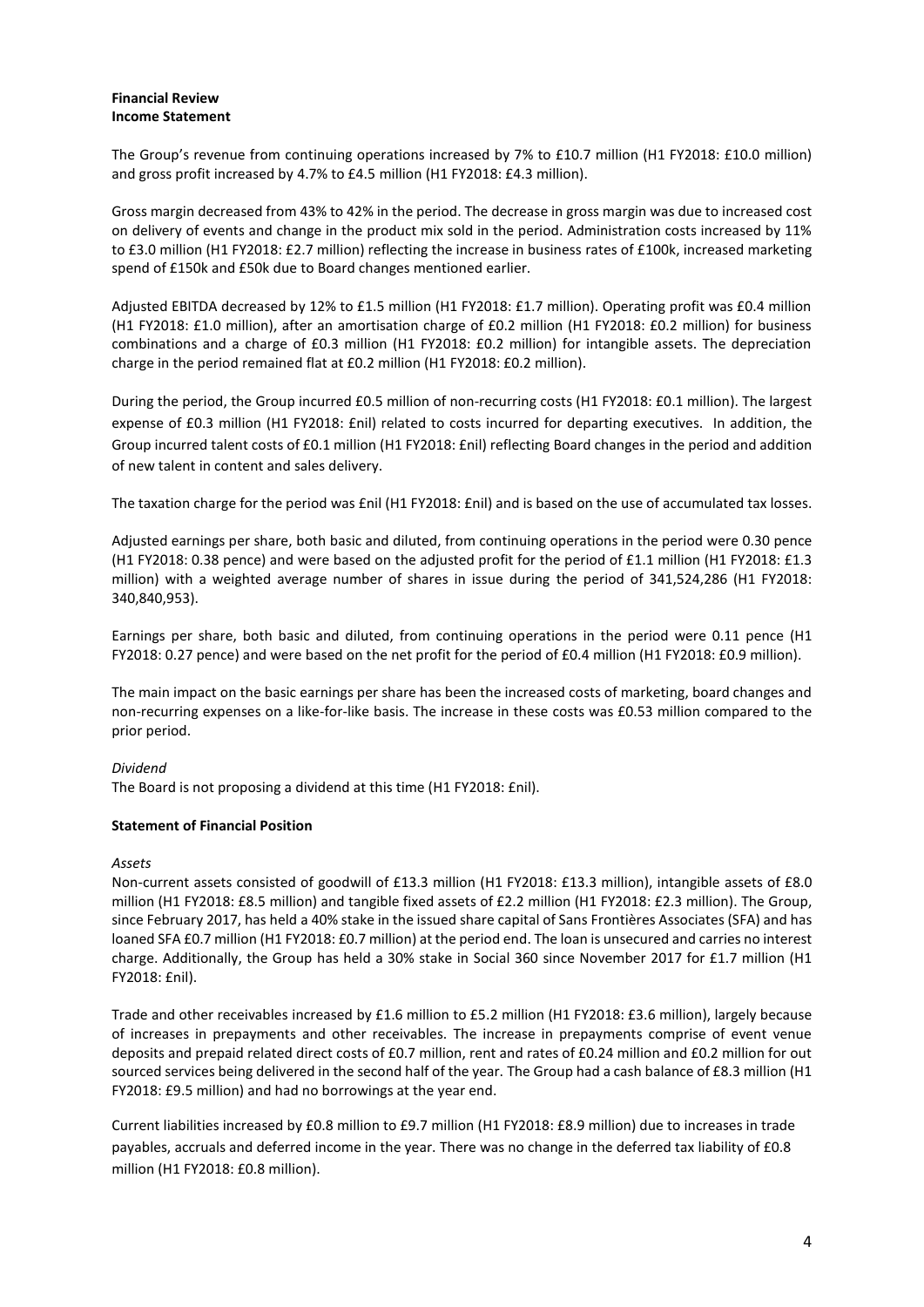Total assets of the Group were £39.4 million (H1 FY2018: £37.9 million) with the main movements being the investments in associates and prepayments. Total equity increased by £0.7 million to £28.9 million (H1 FY2018: £28.2 million), mainly reflecting the increase in retained profit for the year.

### *Liquidity and capital resources*

Net interest and finance income during the period amounted to £4,000 (H1 FY2018: expense of £22,000).

The Group had a cash balance of £8.3 million (H1 FY2018: £9.5 million). The cash movement reflects a net working capital increase mainly due to prepayments of £1.0 million (H1 FY2018: £0.4 million).

*Nitil Patel Chief Financial Officer*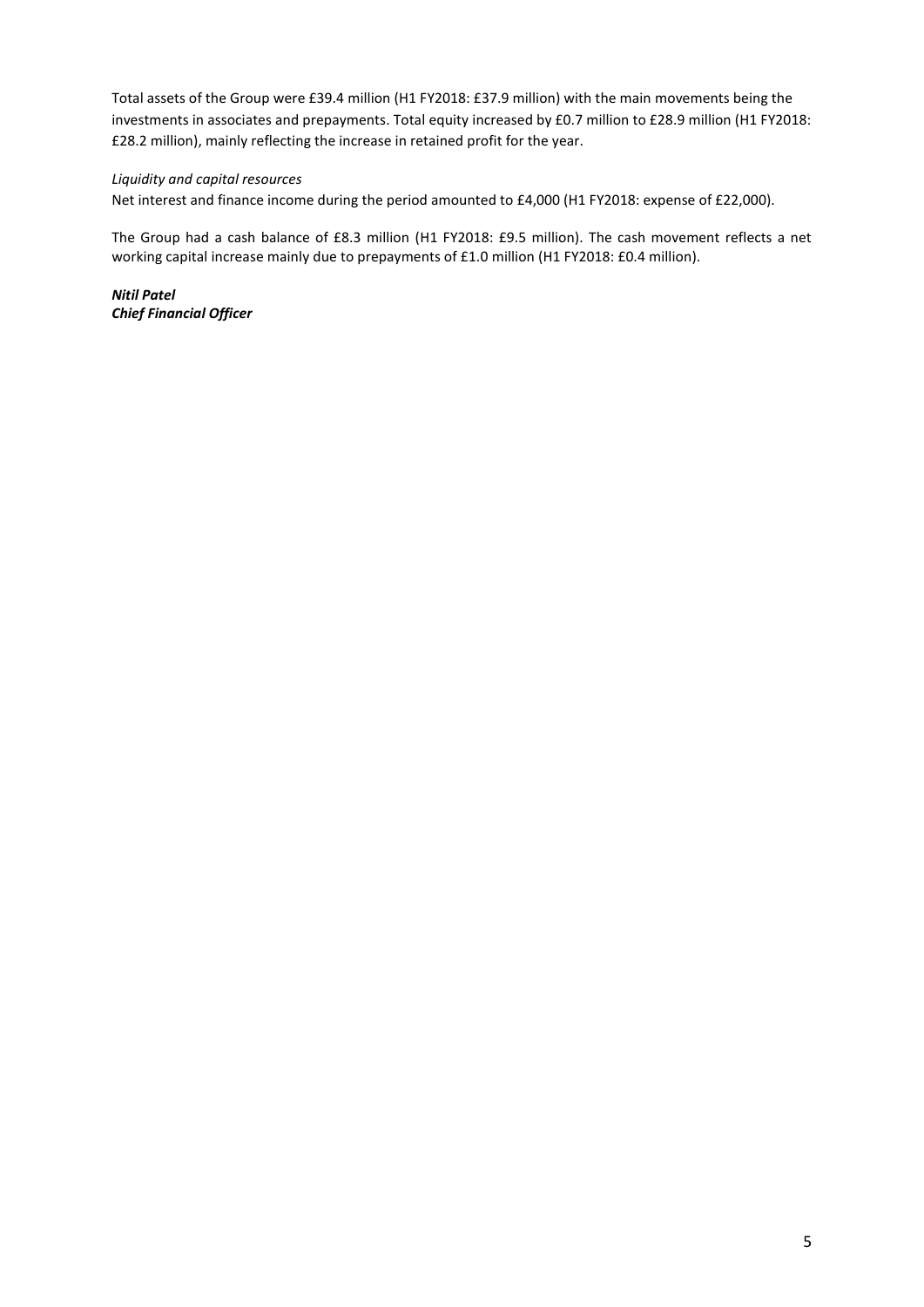# **DODS GROUP PLC CONSOLIDATED INCOME STATEMENT for the six months ended 30 September 2018**

|                                                |                | <b>Unaudited Six</b> | <b>Unaudited Six</b> | Audited   |
|------------------------------------------------|----------------|----------------------|----------------------|-----------|
|                                                |                | months               | months               | Year      |
|                                                |                | ended                | ended                | ended     |
|                                                |                | 30 Sept 18           | 30 Sept 17           | 31 Mar 18 |
|                                                | <b>Note</b>    | f'000                | f'000                | f'000     |
| Revenue                                        | $\overline{2}$ | 10,702               | 10,002               | 20,586    |
| Cost of sales                                  |                | (6, 241)             | (5,658)              | (12,239)  |
| <b>Gross Profit</b>                            |                | 4,461                | 4,344                | 8,347     |
| Administrative expenses                        |                | (2,958)              | (2,658)              | (5, 286)  |
| Other Income                                   |                |                      |                      | 444       |
| <b>Adjusted EBITDA</b>                         |                | 1,503                | 1,686                | 3,505     |
| Depreciation                                   |                | (185)                | (178)                | (357)     |
| Amortisation of intangible assets acquired via |                | (198)                | (204)                | (408)     |
| Amortisation of intangible assets              |                | (267)                | (217)                | (466)     |
| Non-recurring items                            | 3              | (461)                | (128)                | (975)     |
| <b>Operating profit</b>                        |                | 392                  | 959                  | 1,299     |
| Net finance costs                              |                | 4                    | (22)                 | 21        |
| Share of loss of associate                     |                | (18)                 |                      | (9)       |
| <b>Profit before tax</b>                       |                | 378                  | 937                  | 1,311     |
| Tax                                            |                |                      |                      | (182)     |
| Profit for the period                          |                | 378                  | 937                  | 1,129     |
|                                                |                |                      |                      |           |

# **Earnings per share**

| <b>Basic</b> | <b>0.11p</b> 0.27p 0.33p   |  |
|--------------|----------------------------|--|
| Diluted      | <b>4 0.11p</b> 0.27p 0.33p |  |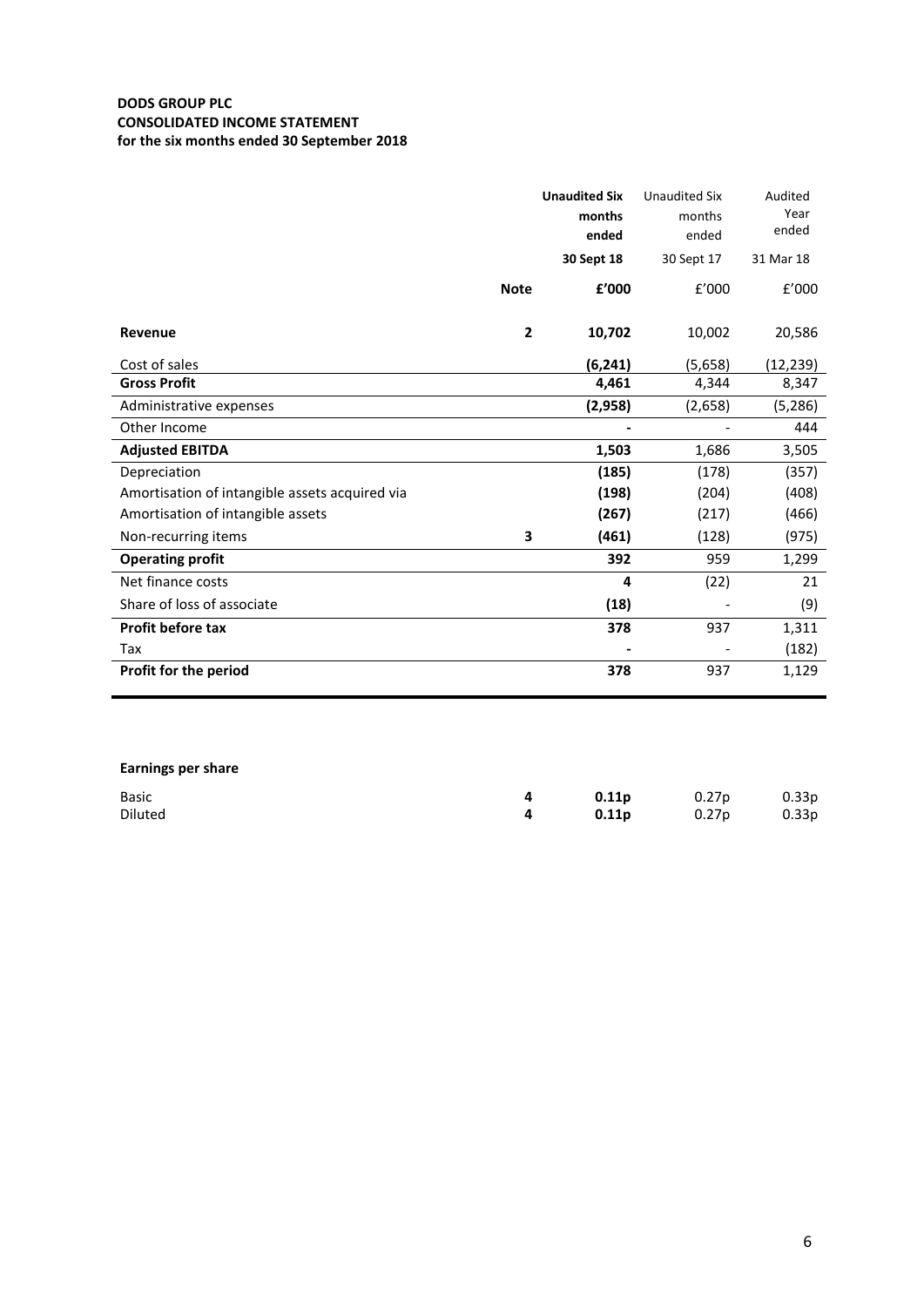## **DODS GROUP PLC CONSOLIDATED STATEMENT OF COMPREHENSIVE INCOME for the six months ended 30 September 2018**

|                                                                     | <b>Unaudited</b><br>Six months<br>ended<br>30 Sept 18 | Unaudited<br>Six months<br>ended<br>30 Sept 17 | Audited<br>Year ended<br>31 Mar 18 |
|---------------------------------------------------------------------|-------------------------------------------------------|------------------------------------------------|------------------------------------|
|                                                                     | £'000                                                 | £'000                                          | £'000                              |
| Profit for the period                                               | 378                                                   | 937                                            | 1,129                              |
| Items that will be subsequently re-classified to profit and<br>loss |                                                       |                                                |                                    |
| Exchange differences on translation of foreign operations           |                                                       |                                                | 95                                 |
| Other comprehensive loss for the period                             |                                                       |                                                | 95                                 |
| Attributable to equity holders of parent company                    | 378                                                   | 937                                            | 1,224                              |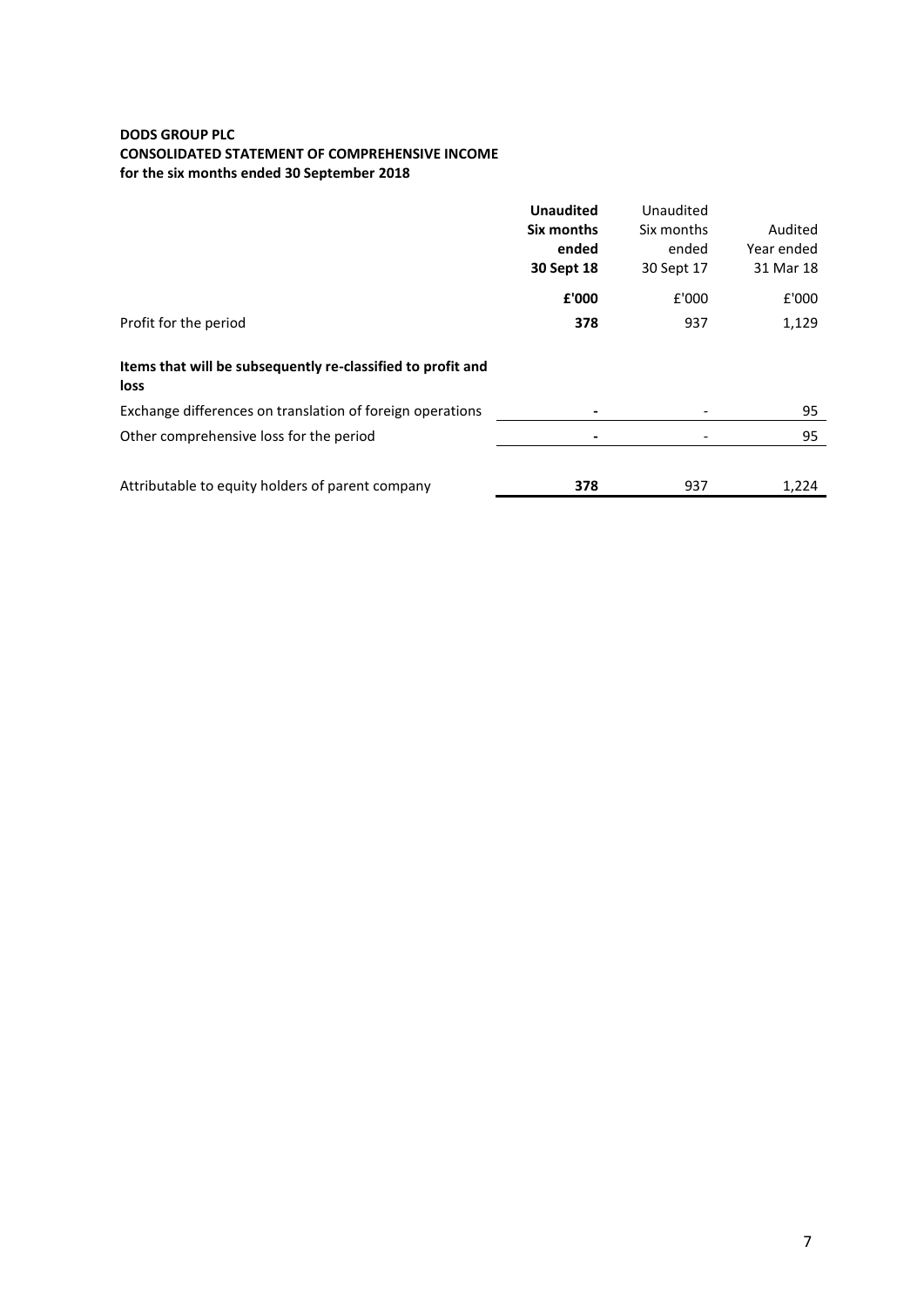# **DODS GROUP PLC CONDENSED CONSOLIDATED STATEMENT OF FINANCIAL POSITION as at 30 September 2018**

|                                                                |                | <b>Unaudited</b> | Unaudited  | Audited    |
|----------------------------------------------------------------|----------------|------------------|------------|------------|
|                                                                |                | As at            | As at      | As at      |
|                                                                |                | 30 Sept 18       | 30 Sept 17 | 31 Mar 18  |
|                                                                |                | £'000            | £'000      | £'000      |
|                                                                |                |                  |            |            |
| Goodwill                                                       |                | 13,282           | 13,282     | 13,282     |
| Intangible assets                                              | 5              | 8,035            | 8,457      | 8,308      |
| Investments                                                    |                | 1,666            |            | 1,684      |
| Property, plant and equipment                                  | 6              | 2,209            | 2,254      | 2,327      |
| Long term loan                                                 |                | 700              | 700        | 700        |
| <b>Total non-current assets</b>                                |                | 25,892           | 24,693     | 26,301     |
|                                                                |                |                  |            |            |
| Inventories                                                    |                | 34               | 50         | 12         |
| Trade and other receivables                                    |                | 5,169            | 3,612      | 3,469      |
| Cash and cash equivalents                                      | $\overline{7}$ | 7,062            | 8,232      | 7,491      |
| Restricted cash                                                | 7              | 1,266            | 1,266      | 1,266      |
| <b>Total current assets</b>                                    |                | 13,531           | 13,160     | 12,238     |
| <b>Total assets</b>                                            |                | 39,424           | 37,853     | 38,539     |
|                                                                |                |                  |            |            |
| <b>Capital and reserves</b>                                    |                |                  |            |            |
| Issued capital                                                 |                | 17,096           | 17,088     | 17,096     |
| Share premium                                                  |                | 8,142            | 8,105      | 8,142      |
| Merger reserves                                                |                | 409              | 409        | 409        |
| Retained profit                                                |                | 3,291            | 2,721      | 2,913      |
| Share option reserve                                           |                | 44               | 36         | 44         |
| <b>Translation reserve</b>                                     |                | (59)             | (154)      | (59)       |
| <b>Total equity</b>                                            |                | 28,923           | 28,205     | 28,545     |
|                                                                |                |                  |            |            |
| Trade and other payables                                       |                | 9,738            | 8,885      | 9,231      |
| <b>Total current liabilities</b>                               |                | 9,738            | 8,885      | 9,231      |
|                                                                |                |                  |            |            |
|                                                                |                | 763              | 763        |            |
| Deferred tax liability<br><b>Total non-current liabilities</b> |                | 763              | 763        | 763<br>763 |
|                                                                |                | 39,424           |            |            |
| <b>Total equity and liabilities</b>                            |                |                  | 37,853     | 38,539     |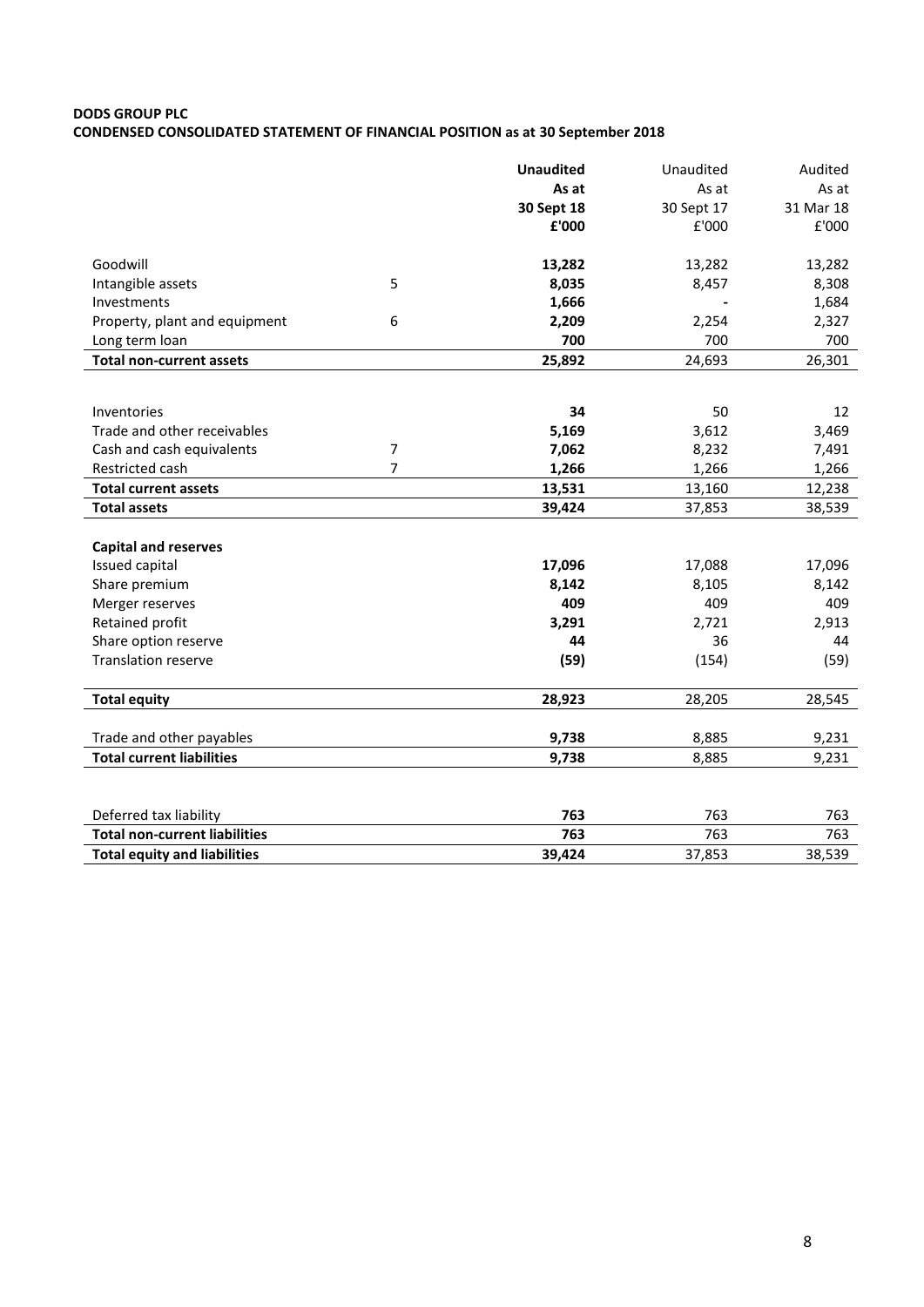# **DODS GROUP PLC CONDENSED CONSOLIDATED STATEMENT OF CHANGES IN EQUITY for the six months ended 30 September 2018**

|                            |         |         |         |          |             | Share   | Total         |
|----------------------------|---------|---------|---------|----------|-------------|---------|---------------|
|                            | Share   | Share   | Merger  | Retained | Translation | option  | shareholders' |
|                            | capital | premium | reserve | earnings | reserve     | reserve | funds         |
|                            | £'000   | £'000   | £'000   | £'000    | £'000       | £'000   | £'000         |
| At 1 April 2017            | 17,088  | 8,105   | 409     | 1,784    | (154)       | 36      | 27,268        |
| Total comprehensive loss   |         |         |         |          |             |         |               |
| Profit for the year        |         |         |         | 1,129    |             |         | 1,129         |
| Other comprehensive loss   |         |         |         |          |             |         |               |
| Currency translation       |         |         |         |          |             |         |               |
| differences                |         |         |         |          | 95          |         | 95            |
| Share based payment        |         |         |         |          |             | 8       | 8             |
| Issue of ordinary shares   | 8       | 37      |         |          |             |         | 45            |
| At 1 April 2018            | 17,096  | 8,142   | 409     | 2,913    | (59)        | 44      | 28,545        |
| Total comprehensive profit |         |         |         |          |             |         |               |
| Profit for the period      |         |         |         | 378      |             |         | 378           |
| At 30 September 2018       | 17,096  | 8,142   | 409     | 3,291    | (59)        | 44      | 28,923        |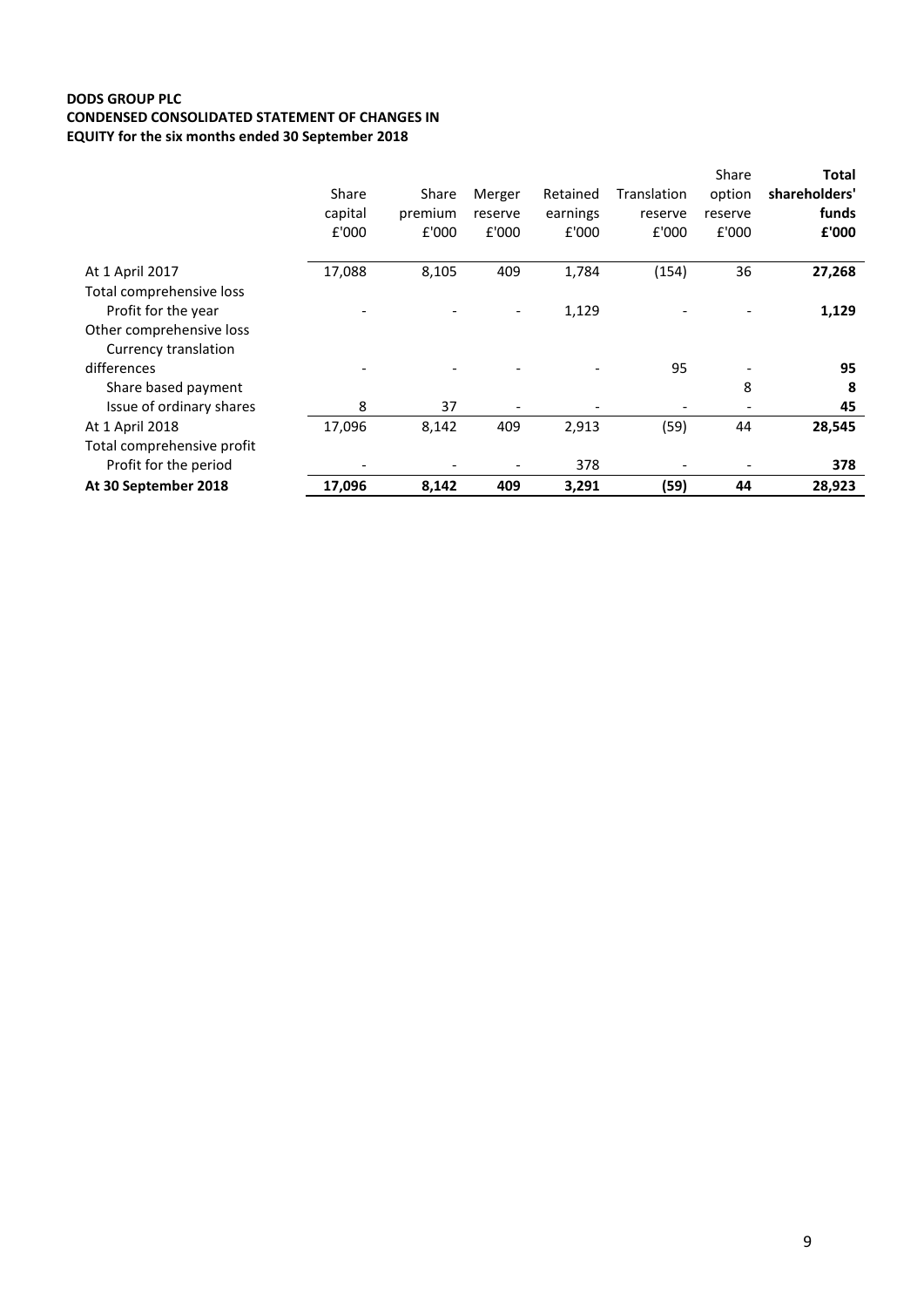### **DODS GROUP PLC**

# **CONDENSED CONSOLIDATED STATEMENT OF CASH FLOWS for the six months ended 30 September 2018**

|                                              | <b>Unaudited</b>  |                          |                |
|----------------------------------------------|-------------------|--------------------------|----------------|
|                                              | <b>Six months</b> | Unaudited                | Audited        |
|                                              | ended             | Six months ended         | Year ended     |
|                                              | 30 Sept 18        | 30 Sept 17               | 31 Mar 18      |
|                                              | £'000             | £'000                    | £'000          |
| Cash flows from operating activities         |                   |                          |                |
| Profit for the period                        | 378               | 937                      | 1,129          |
| Depreciation of property, plant and          |                   |                          |                |
| equipment                                    | 185               | 178                      | 357            |
| Amortisation of intangible assets acquired   |                   |                          |                |
| through business combinations                | 198               | 204                      | 408            |
| Amortisation of other intangible assets      | 267               | 217                      | 466            |
| Share based payments credit                  |                   |                          | 8              |
| Other gains                                  | 1                 | 22                       | 21             |
| Non-recurring acquisition research costs     |                   |                          |                |
| and professional fees                        |                   |                          | 557            |
| Income tax credit                            |                   |                          | 182            |
| Operating cash flows before movements in     |                   |                          |                |
| working capital                              | 1,029             | 1,558                    | 3,128          |
| Change in inventories                        | (22)              | (15)                     | 23             |
| Change in receivables                        | (1, 497)          | (807)                    | (664)          |
| Change in payables                           | 506               | 412                      | 671            |
| Net cash generated by operations             | 16                | 1,148                    | 3,158          |
|                                              |                   |                          |                |
| Income tax paid                              |                   |                          | (43)           |
|                                              |                   |                          |                |
|                                              |                   | 1,148                    | 3,115          |
| Net cash from operating activities           | 16                |                          |                |
|                                              |                   |                          |                |
| Cash flows from investing activities         |                   |                          |                |
| Interest and similar income received         |                   |                          | $\overline{2}$ |
| Non-recurring acquisition research costs     |                   |                          |                |
| and professional fees                        | (185)             |                          | (557)          |
| Investment in associate                      |                   |                          | (1,650)        |
| Addition to property, plant and equipment    | (68)              | (9)                      | (261)          |
| Additions to Intangible assets               | (191)             | (174)                    | (471)          |
| Long term loan                               |                   | (500)                    | (500)          |
|                                              |                   |                          |                |
| Net cash used in investing activities        | (444)             | (683)                    | (3, 437)       |
|                                              |                   |                          |                |
| Cash flows from financing activities         |                   |                          |                |
| Proceeds from issue of share capital         |                   |                          | 45             |
|                                              |                   |                          |                |
|                                              |                   |                          |                |
| Net cash from financing activities           | -                 | $\overline{\phantom{a}}$ | 45             |
|                                              |                   |                          |                |
| Net increase/(decrease) in cash and cash     |                   |                          |                |
| equivalents                                  | (428)             | 465                      | (277)          |
| Opening cash and cash equivalents            | 8,757             | 9,033                    | 9,033          |
| Effect of exchange rate fluctuations on cash |                   |                          |                |
| held                                         | (1)               |                          | 1              |
| <b>Closing cash at bank</b>                  | 8,328             | 9,498                    | 8,757          |
|                                              |                   |                          |                |
| Cash and cash equivalents                    | 7,062             | 8,232                    | 7,491          |
| Restricted cash held in deposit account      | 1,266             | 1,266                    | 1,266          |
| Closing cash at bank                         | 8,238             | 9,498                    | 8,757          |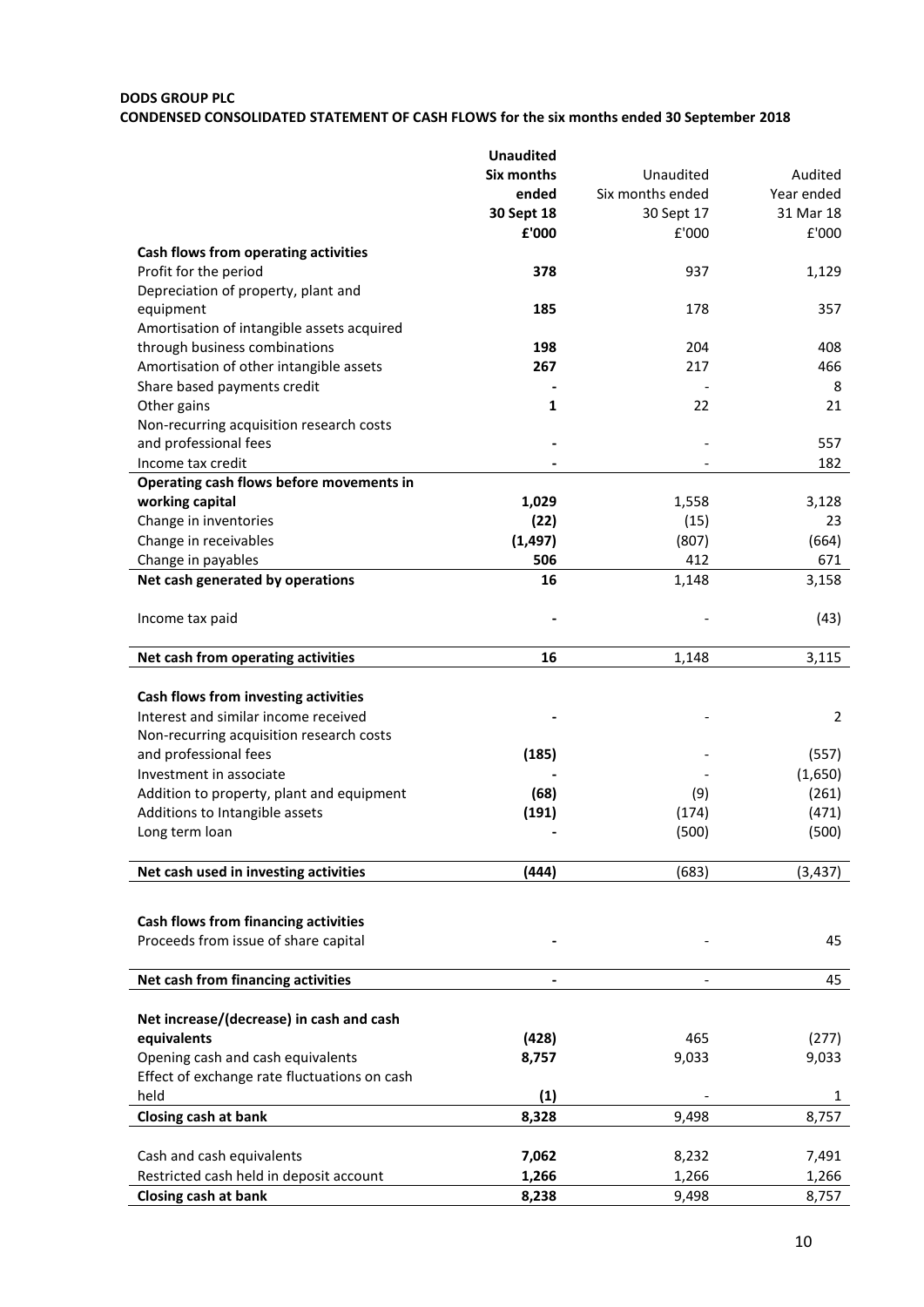### **DODS GROUP PLC Notes to the condensed consolidated interim financial statements 30 September 2018**

### **1 Statement of Accounting Policies**

#### **Basis of preparation**

This condensed set of financial statements has been prepared in accordance with IAS 34: Interim Financial Reporting as adopted by the EU. The annual financial statements of the Group are prepared in accordance with International Financial Reporting Standards (IFRSs) as adopted by the EU. As required by AIM Rules, the condensed set of financial statements has been prepared, and applying accounting policies and presentation that were applied in the preparation of the Group's published consolidated financial statements for the year-ended 31 March 2018.

The comparative figures for the year ended 31 March 2018 have been extracted from the Group's statutory accounts for that financial period. Those accounts have been reported on by the company's auditor and delivered to the registrar of companies. The report of the auditor was (i) unqualified, (ii) did not include a reference to any matters to which the auditor drew attention by way of emphasis without qualifying their report, and (iii) did not contain a statement under section 498(2) or (3) of the Companies Act 2006.

The taxation charge for the six months ended 30 September 2018 is based on the assumed use of accumulated tax losses.

The condensed set of interim financial statements have been prepared on a going concern basis and were approved by the Board on 13 November 2018.

#### **2 Segmental information**

The Group considers that it has one operating business segment. It monitors revenue by product and activity to determine the overall performance of the segment.

Principal activities are as follows:

The Group's principal activity is the curation and aggregation of high quality information and data, and the provision of services through a combination of online information and digital services, training courses, conferences and events publications, and other media. The Group operates primarily in the UK, Belgium and France and has market-leading positions in much of its portfolio. These products and services can be paired and bundled to provide comprehensive solutions.

No client accounted for more than 10% of total revenue. The following table provides an analysis of the Group's performance by geographical market.

|                                          | <b>Unaudited</b> | Unaudited  | Audited   |
|------------------------------------------|------------------|------------|-----------|
|                                          | Six months       | Six months | Year      |
|                                          | ended            | ended      | ended     |
|                                          | 30 Sept 18       | 30 Sept 17 | 31 Mar 18 |
|                                          | £'000            | £'000      | £'000     |
| Revenue                                  |                  |            |           |
| United Kingdom                           | 8,753            | 8,002      | 16,469    |
| Continental Europe and rest of the world | 1,949            | 2,000      | 4,117     |
|                                          | 10,702           | 10,002     | 20,586    |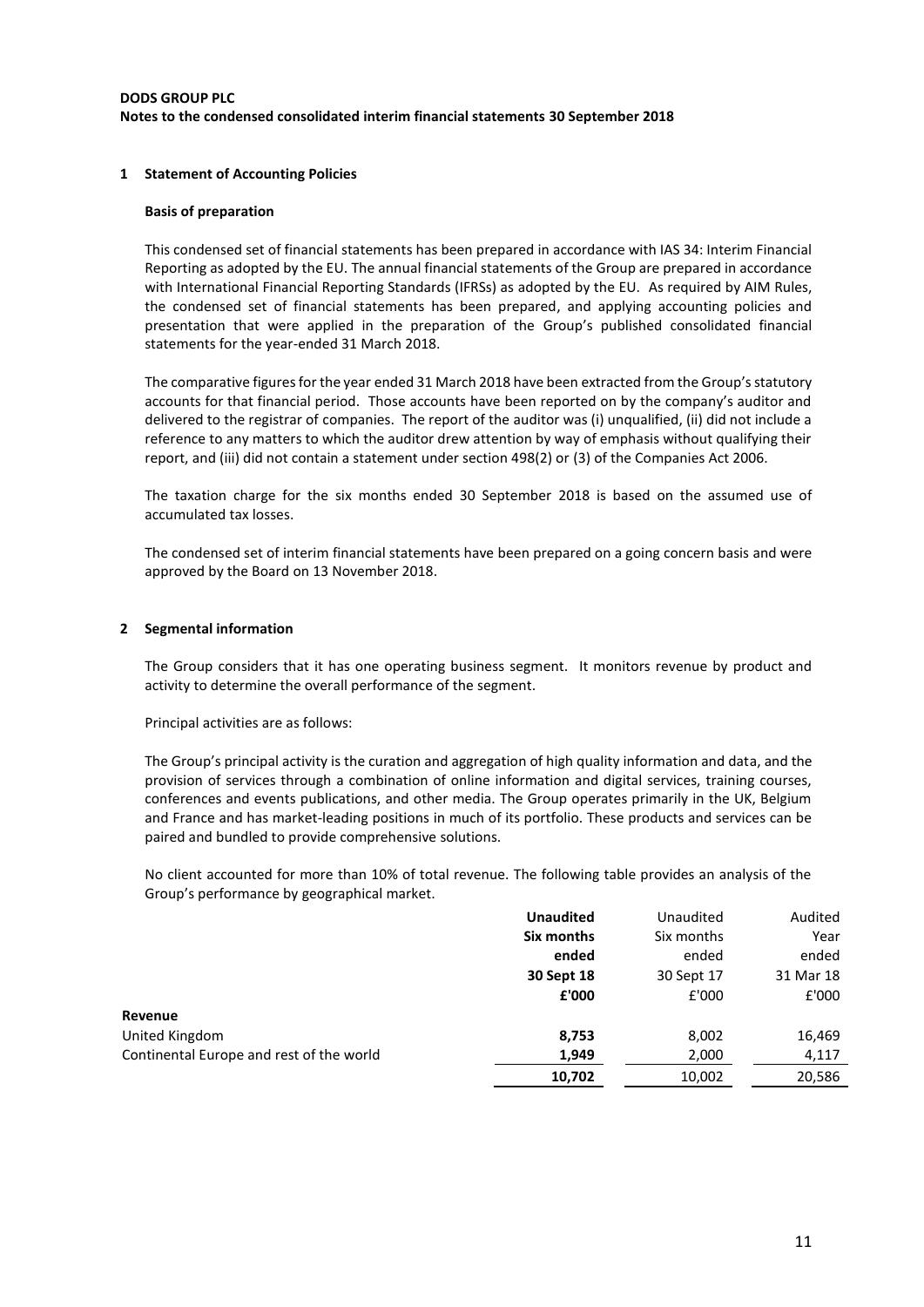## 3 **Non-recurring items**

|                                              |                  | Unaudited    |             |
|----------------------------------------------|------------------|--------------|-------------|
|                                              | <b>Unaudited</b> | Six months   | Audited     |
|                                              | Six months ended | ended        | Year ended  |
|                                              | 30 Sept 2018     | 30 Sept 2017 | 31 Mar 2018 |
|                                              | £'000            | £'000        | £'000       |
|                                              |                  |              |             |
| Non-Recurring acquisition research costs and |                  |              |             |
| professional fees                            |                  | 90           | 557         |
| <b>Talent Costs</b>                          | 83               |              | 110         |
| Other                                        |                  |              |             |
| Redundancy and people related expense        | 232              | 38           | 275         |
| Legacy IT related costs                      |                  |              |             |
| Office relocation                            |                  |              |             |
| Other                                        | 146              |              | 33          |
|                                              | 461              | 128          | 975         |

#### **4 Earnings per share**

Basic earnings per share is calculated by dividing the profit attributable to shareholders by the weighted average number of Ordinary shares in issue during the period.

An adjusted earnings per share is calculated by dividing the adjusted profit attributable to shareholders (detailed below) by the weighted average number of Ordinary shares in issue during the period.

Diluted earnings per share is calculated by adjusting the weighted average number of Ordinary shares, assuming conversion of all dilutive share options to Ordinary shares

|                                           |                  | Unaudited   |             |
|-------------------------------------------|------------------|-------------|-------------|
|                                           | <b>Unaudited</b> | Six months  | Audited     |
|                                           | Six months ended | ended       | Year ended  |
|                                           | 30 Sept 2018     | 30-Sep-2017 | 31 Mar 2018 |
|                                           | £'000            | £'000       | £'000       |
|                                           |                  |             |             |
| Profit attributable to shareholders       | 378              | 937         | 1,129       |
| Add: non-trading items net of tax         | 461              | 128         | 975         |
| Add: amortisation of intangible assets    |                  |             |             |
| acquired through business combinations    | 198              | 204         | 408         |
| (Deduct)/Add: net finance (income)/charge | (4)              | 22          | 23          |
| Add: share based payment charge           |                  |             | 8           |
| Adjusted profit on continuing operations  | 1.033            | 1.291       | 2.543       |

|                                       |                        | Unaudited       |             |
|---------------------------------------|------------------------|-----------------|-------------|
|                                       | <b>Unaudited</b>       | Six months      | Audited     |
|                                       | Six months ended       | ended           | Year ended  |
|                                       | 30 Sept 2018           | 30-Sep-2017     | 31 Mar 2018 |
|                                       |                        |                 | Ordinary    |
|                                       | <b>Ordinary shares</b> | Ordinary shares | shares      |
| Weighted average number of shares     |                        |                 |             |
| In issue during the period - basic    | 341,524,286            | 340,840,953     | 341,524,286 |
| Share options                         | 250,000                | 1,250,000       | 250,000     |
| Weighted average number of shares for |                        |                 |             |
| diluted earnings per share            | 341,774,286            | 342,090,953     | 341,774,286 |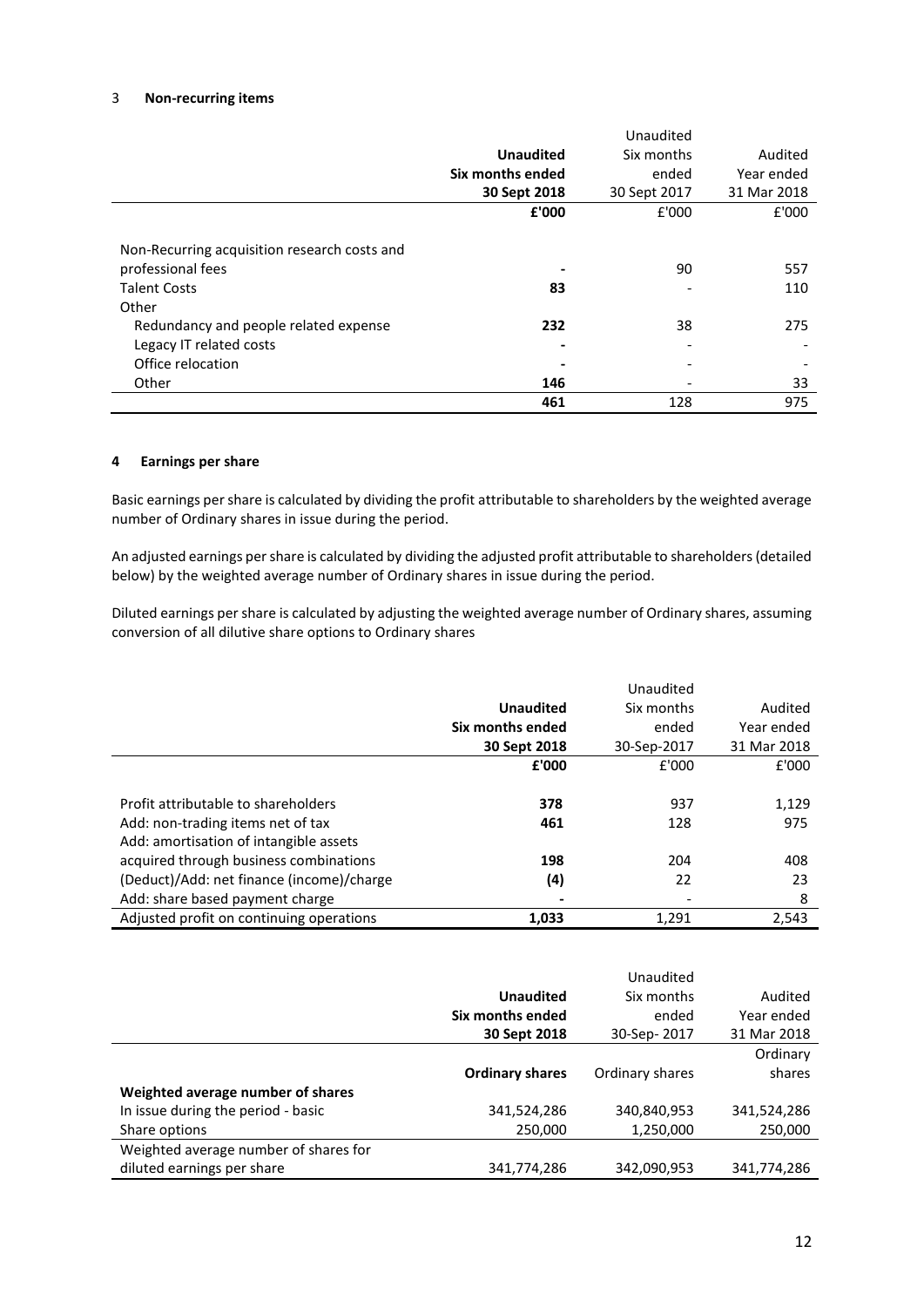| Earnings per share – ordinary shares<br>Adjusted earnings per ordinary share (as<br>defined above)                      | 0.11 <sub>p</sub><br>0.30 <sub>p</sub> | 0.27p<br>0.38 <sub>p</sub> | 0.33p<br>0.74 <sub>p</sub> |
|-------------------------------------------------------------------------------------------------------------------------|----------------------------------------|----------------------------|----------------------------|
| Earnings per share on continuing operations<br>Profit per ordinary share - basic<br>Profit per ordinary share - diluted | 0.11 <sub>p</sub><br>0.11 <sub>p</sub> | 0.27 <sub>p</sub><br>0.27p | 0.33p<br>0.33p             |

# **5 Intangible assets**

|                                 | <b>Assets acquired</b> | <b>Software</b> | <b>Total</b> |
|---------------------------------|------------------------|-----------------|--------------|
|                                 | through business       |                 |              |
|                                 | combinations           |                 |              |
|                                 | £'000                  | £'000           | £'000        |
| Cost                            |                        |                 |              |
| At 1 April 2017                 | 24,215                 | 2,436           | 26,651       |
| Additions -internally generated |                        | 471             | 471          |
| At 1 April 2018                 | 24,215                 | 2,907           | 27,122       |
| Additions -internally generated | 1                      | 191             | 191          |
| At 30 September 2018            | 24,216                 | 3,098           | 27,313       |
|                                 |                        |                 |              |
| <b>Amortisation</b>             |                        |                 |              |
| At 1 April 2017                 | 16,951                 | 989             | 17,940       |
| Charged in year                 | 408                    | 466             | 874          |
| At 1 April 2018                 | 17,359                 | 1,455           | 18,814       |
| Charged in period               | 198                    | 267             | 465          |
| At 30 September 2018            | 17,557                 | 1,722           | 19,279       |
|                                 |                        |                 |              |
| <b>Net Book Value</b>           |                        |                 |              |
| At 1 April 2017                 | 7,264                  | 1,447           | 8,711        |
|                                 |                        |                 |              |
| At 1 April 2018                 | 6,856                  | 1,452           | 8,308        |
|                                 |                        |                 |              |
| At 30 September 2018            | 6,659                  | 1,376           | 8,035        |

# **6 Property, plant and equipment**

|                                     | Leasehold<br>improvements | <b>Equipment</b><br>and fixtures<br>and fittings | Total |
|-------------------------------------|---------------------------|--------------------------------------------------|-------|
|                                     | £'000                     | f'000                                            | £'000 |
| Cost                                |                           |                                                  |       |
| At 1 April 2017                     | 1,728                     | 1,090                                            | 2,818 |
| <b>Additions</b>                    | 216                       | 45                                               | 261   |
| <b>Disposals</b>                    | ٠                         | (63)                                             | (63)  |
| At 1 April 2018                     | 1,944                     | 1,072                                            | 3,016 |
| <b>Additions</b>                    | 54                        | 14                                               | 68    |
| At 30 September 2018                | 1,998                     | 1,086                                            | 3,084 |
| <b>Depreciation</b>                 |                           |                                                  |       |
| At 1 April 2017                     | 106                       | 289                                              | 395   |
| Reclassified from intangible assets |                           |                                                  |       |
| Charged in year                     | 173                       | 184                                              | 357   |
| <b>Disposals</b>                    |                           | (62)                                             | (62)  |
| At 1 April 2018                     | 279                       | 411                                              | 690   |

Charged in period 185